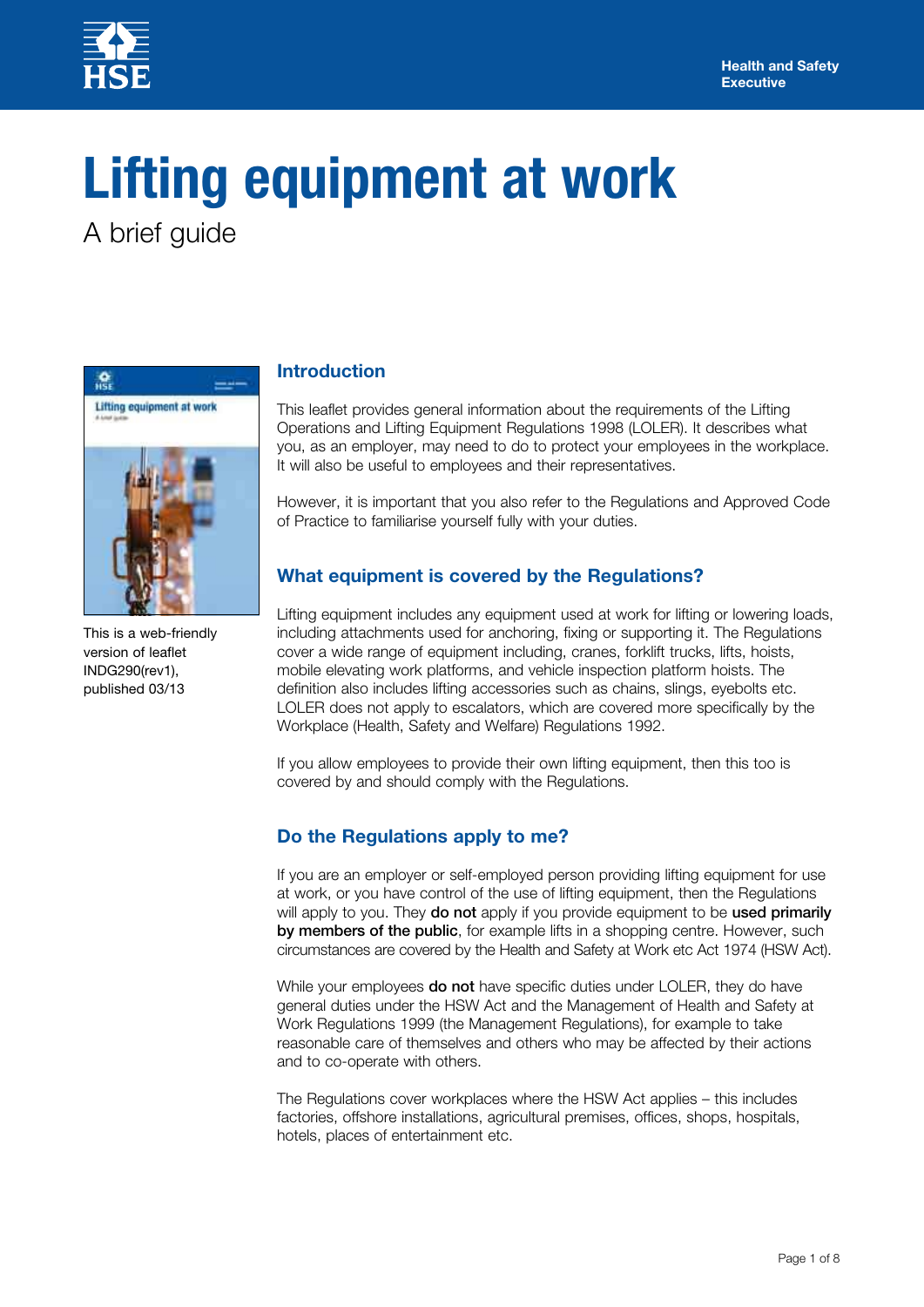# **What do the Regulations require me to do?**

You need to make sure that when using any lifting equipment the requirements of LOLER are met. For example, you should make sure that all lifting equipment is:

- sufficiently strong, stable and suitable for the proposed use. Similarly, the load and anything attached (eg timber pallets, lifting points) must be suitable;
- positioned or installed to prevent the risk of injury, eg from the equipment or the load falling or striking people;
- visibly marked with any appropriate information to be taken into account for its safe use, eg safe working loads. Accessories, eg slings, clamps etc, should be similarly marked.

Additionally, you must make sure that:

- lifting operations are planned, supervised and carried out in a safe manner by people who are competent;
- where equipment is used for lifting people it is marked accordingly, and it should be safe for such a purpose, eg all necessary precautions have been taken to eliminate or reduce any risk;
- where appropriate, before lifting equipment (including accessories) is used for the first time, it is thoroughly examined. Lifting equipment may need to be thoroughly examined in use at periods specified in the Regulations (ie at least six-monthly for accessories and equipment used for lifting people and, at a minimum, annually for all other equipment) or at intervals laid down in an examination scheme drawn up by a competent person. All examination work should be performed by a competent person (someone with the necessary skills, knowledge and experience);
- following a thorough examination or inspection of any lifting equipment, a report is submitted by the competent person to the employer to take the appropriate action.

# **Why is lifting equipment safety important?**

Working with any machinery can be dangerous because moving machinery can cause injuries in many ways:

- People can be hit and injured by moving parts of machinery or dropped or ejected material. Parts of the body can also be drawn in or trapped between rollers, belts, chains and pulley drives.
- Sharp edges can cause cuts and severing injuries, sharp-pointed parts can stab or puncture the skin, and rough surface parts can cause friction or abrasion.
- People can be crushed both between parts moving together or towards a fixed part of the machine, wall or other object, and two parts moving past one another can cause shearing.
- Parts of the machine, materials and emissions (such as steam or water) can be hot or cold enough to cause burns or scalds and electricity can cause electrical shock and burns.
- Equipment or attachments can become unreliable and develop faults due to poor or no maintenance, or machines may be used improperly through inexperience or lack of training.
- Parts of the equipment may fail and loads may drop.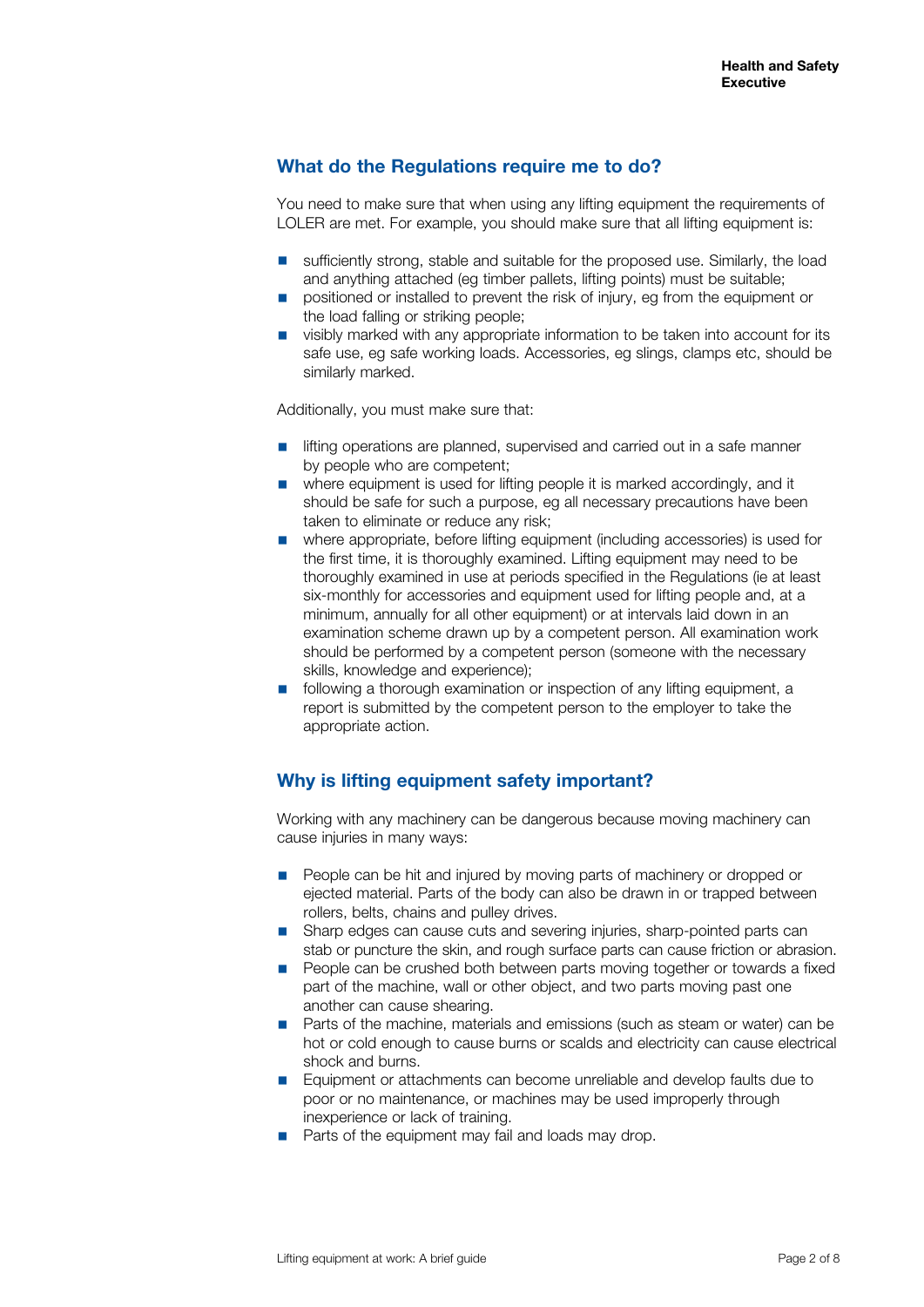# **Before you start**

Before you start using any equipment you need to think about what risks may occur and how these can be managed. You should:

- Check that it is complete, with all safeguards fitted, and free from defects.
- Produce a safe system of work for using and maintaining the equipment. Maintenance may require the inspection of critical features where deterioration would cause a risk. Also look at the residual risks identified by the manufacturer in their information/instructions provided with the equipment and make sure they are included in the safe system of work.
- Make sure the equipment has been installed properly, is stable and is not in a location where other workers, customers or visitors may be exposed to risk.
- Make sure you have chosen the right equipment for the job.

Note that new equipment should be CE marked and be supplied with a Declaration of Conformity and instructions in English.

Make sure the equipment is:

- safe for any work that has to be done when setting up, during normal use, when carrying out repairs for breakdowns or faults, and during planned maintenance;
- properly switched off, isolated or locked-off before taking any action to remove blockages, clean or adjust the equipment.

Also, make sure you identify and deal with the risks from:

- electrical, hydraulic or pneumatic power supplies;
- badly designed safeguards. These may be inconvenient to use or easily overridden, which could encourage your workers to risk injury and break the law. If they are, find out why they are doing it and take appropriate action to deal with the reasons/causes.

## *Preventing access to dangerous parts*

Think about how you can make the equipment safe; the measures you use to prevent access to dangerous parts should be in the following order. In some cases it may be necessary to use a combination of these measures:

- Use fixed guards (eg secured with screws or nuts and bolts) to enclose the dangerous parts, whenever practicable. Use the best material for these guards – plastic may be easy to see through but may easily be damaged. Where you use wire mesh or similar materials, make sure the holes are not large enough to allow access to moving parts.
- If fixed guards are not practicable, use other methods, eg interlock the guard so that the equipment cannot be started before the guard is closed and cannot be opened while the machine is still moving. In some cases, trip systems (such as photoelectric devices, pressure-sensitive mats or automatic guards) may be used if other guards are not practicable.
- Where guards cannot give full protection, use jigs, holders, push sticks etc if it is practicable to do so.
- Control any remaining risk by providing the operator with the necessary information, instruction, training, supervision and appropriate safety equipment.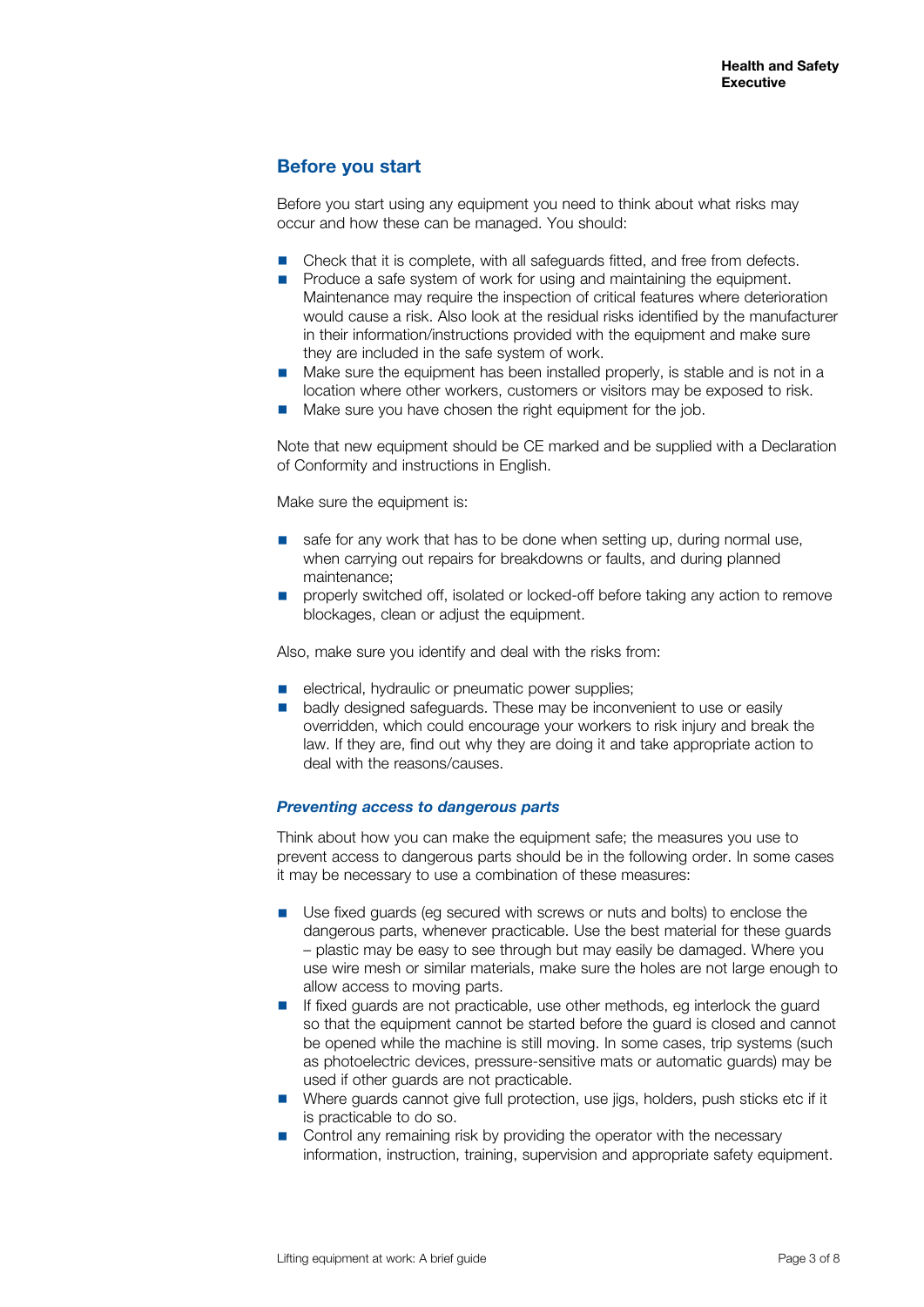## *Other things you should consider*

- Make sure control switches are clearly marked to show what they do.
- Have emergency stop controls where necessary, eg mushroom-head push buttons within easy reach.
- Make sure operating controls are designed and placed to avoid accidental operation and injury. Use two-hand controls where necessary and shroud start buttons and pedals.
- Do not let unauthorised, unqualified or untrained people use lifting equipment never allow children to operate or help with lifting equipment. Some workers, eg new starters, young people or those with disabilities, may be particularly at risk and need instruction, training and supervision.
- Adequate training should ensure that those who use the equipment are competent to use it safely (they have the necessary skills, knowledge and experience), and are physically suited to the task.
- Make sure the work area around the equipment is kept clean and tidy, free from obstructions or slips and trips hazards, and well lit.

## **Dos and don'ts of equipment safety**

As the dutyholder you should make sure that all employees likely to use lifting equipment, understand and follow these dos and don'ts:

#### *Do…*

- $\triangleright$  check the equipment is well maintained and fit to be used, ie appropriate for the job, working properly and all the safety measures are in place;
- $\triangleright$  make sure all parts, including attachments, can accommodate the load weight;
- $\triangleright$  use the equipment properly and in accordance with the manufacturer's instructions;
- $\triangleright$  make sure employees are wearing the appropriate protective clothing and equipment, required for that machine, such as safety glasses, head protection and safety shoes.

#### *Don't…*

- ✘ use equipment that has a danger sign or tag attached to it. Danger signs should only be removed by an authorised person who is satisfied that the equipment or process is now safe;
- ✘ remove any safeguards, even if their presence seems to make the job more difficult;
- ✘ wear dangling chains, loose clothing, rings or have loose long hair that could get caught up in moving parts;
- $\times$  distract people who are using equipment.

## **Safe lifting by machine**

If you are an employer or a self-employed person providing lifting equipment for use at work, or if you have control of the use of lifting equipment, you must make sure it is safe. Think about what risks there may be and how they can be managed. For example:

- damage or deterioration of the equipment or attachments caused by wet, abrasive or corrosive environments;
- trying to move weights that are too heavy and exceed the load limit of the machine;
- equipment failure;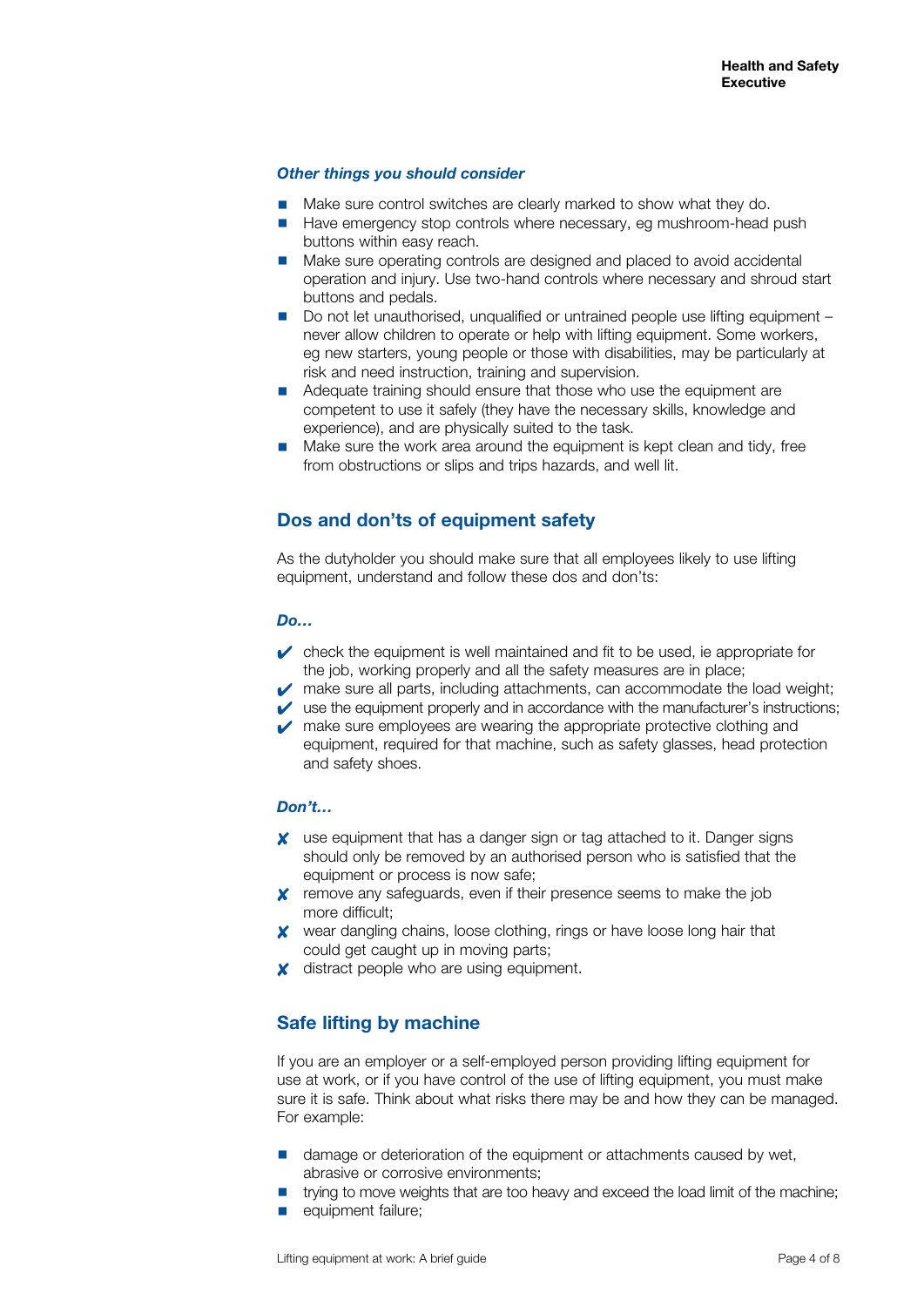- untrained workers planning the lift or using the equipment:
- people being struck by moving parts of the equipment or by things falling.

Safe lifting needs to be properly planned by a competent person, appropriately supervised and carried out safely. Any equipment you use must have been properly designed, manufactured and tested. Don't forget maintenance.

## *Factors you should consider*

- What are you lifting, and what problems does it present?
- How heavy is it, and is this within the safe limits for the lifting gear?
- Where is its centre of gravity?
- How will you attach it to the lifting machinery?
- Who is in control of the lift?
- Could you rehearse the lift if necessary?

## **Dos and don'ts of lifting safely**

#### *Do:*

- $\triangleright$  use only certified lifting equipment, marked with its safe working load, which is not overdue for examination;
- $\triangleright$  keep the reports of thorough examination as well as any declarations of conformity or test certificates;
- $\triangleright$  make sure the load is properly attached to the lifting equipment. If necessary, securely bind the load to prevent it slipping or falling off;
- $\triangleright$  before lifting an unbalanced load, find out its centre of gravity. Raise it a few inches off the ground and pause – there will be little harm if it drops;
- $\vee$  use packaging to prevent sharp edges of the load from damaging slings and do not allow tackle to be damaged by being dropped, dragged from under loads or subjected to sudden loads;
- $\vee$  when using jib cranes, make sure any indicators for safe loads are working properly and set correctly for the job and the way the machine is configured;
- $\vee$  use outriggers where necessary;
- $\triangleright$  when using multi-slings make sure the sling angle is taken into account;
- ◆ have a responsible slinger or banksman and use a recognised signalling system.

#### *Don't…*

- ✘ use unsuitable equipment, eg makeshift, damaged, badly worn chains shortened with knots, kinked or twisted wire ropes, frayed or rotted fibre ropes;
- ✘ exceed the safe working load of machinery or accessories like chains, slings and grabs. Remember that the load in the legs of a sling increases as the angle between the legs increases;
- ✘ lift a load if you doubt its weight or the adequacy of the equipment.

## **Equipment maintenance**

#### *Why is maintenance of equipment important?*

Additional hazards can occur when equipment becomes unreliable and develops faults. Maintenance allows these faults to be diagnosed early and corrected to manage any risks. However, maintenance needs to be correctly planned and carried out. Unsafe maintenance has caused many fatalities and serious injuries either during the maintenance or to those using the badly or wrongly maintained/ repaired equipment.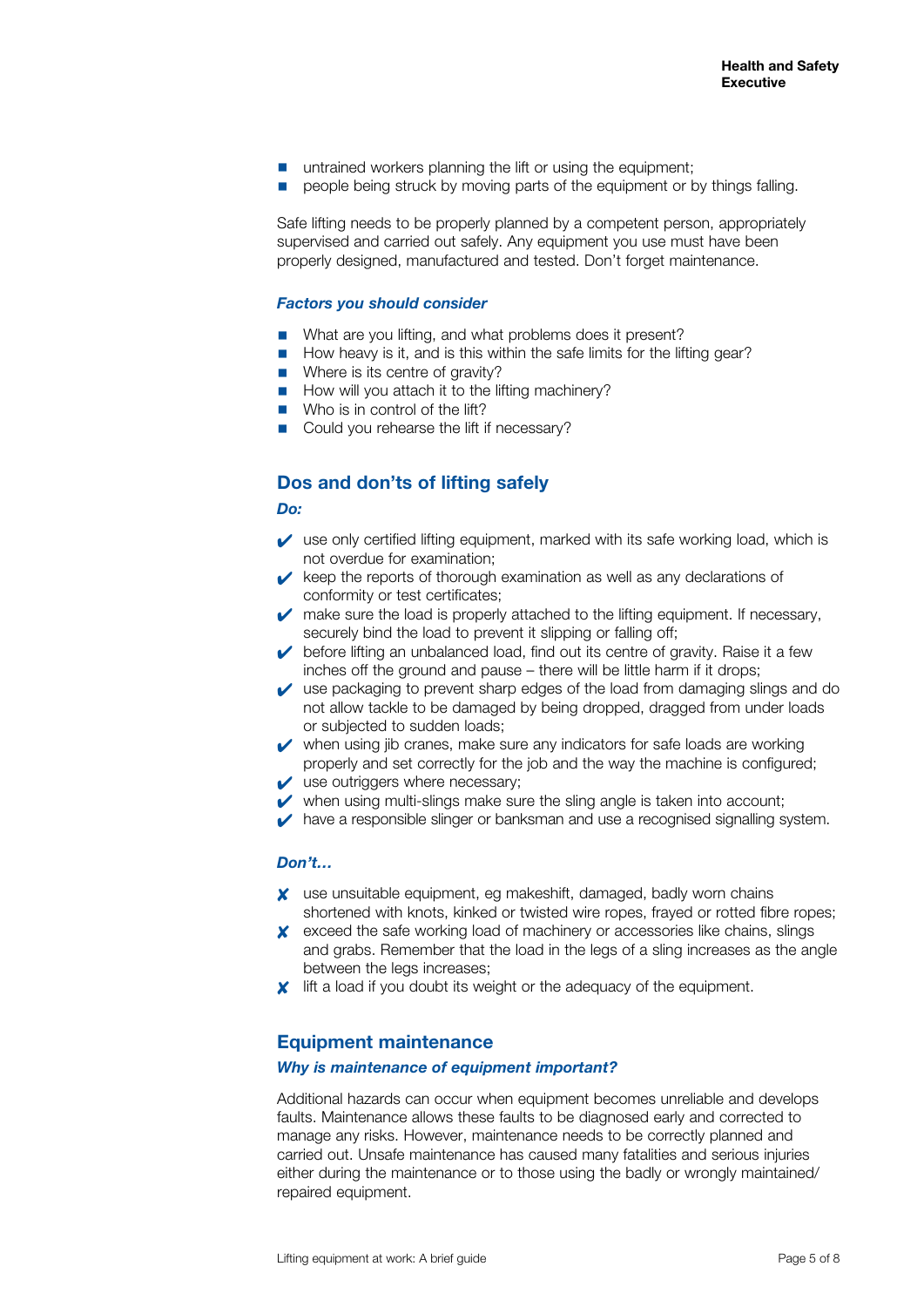An effective maintenance programme will make equipment more reliable. Fewer breakdowns will mean less dangerous contact with equipment is required, as well as having the cost benefits of better productivity and efficiency.

LOLER requires lifting equipment to be maintained so that it remains safe and that maintenance is carried out safely.

## *What do I have to do?*

If you are an employer and you provide lifting equipment you need to demonstrate that you have arrangements in place to make sure they are maintained in a safe condition.

Think about what hazards can occur:

- if equipment or an attachment breaks during use;
- equipment starts up unexpectedly;
- there is contact with materials that are normally enclosed within the machine, ie caused by leaks/breakage/ejection etc;
- if a load or part of a load falls.

Failing to correctly plan and communicate clear instructions and information before starting maintenance can lead to confusion and can cause accidents. This can be a particular problem if maintenance is carried out during normal production work or where there are contractors who are unfamiliar with the site.

Extra care is also required if maintenance involves:

- working at height or when doing work that requires access to unusual parts of the building;
- entering vessels or confined spaces where there may be toxic materials or a lack of breathable of air.

#### *How can I do it?*

Establish a planned maintenance programme and a reporting procedure for workers who may notice problems while working on machinery.

Some items of equipment may have safety-critical features where deterioration would cause a risk. You must have arrangements in place to make sure the necessary inspections take place.

But there are other steps to consider:

#### *Before you start maintenance*

- Decide if the work should be done by specialist contractors. Never take on work for which you are not competent or not prepared.
- Plan the work carefully before you start, ideally using the manufacturer's maintenance instructions, and produce a safe system of work. This will reduce the risks and avoid unforeseen delays.
- Make sure maintenance staff are competent and have appropriate clothing and equipment.
- Try and use downtime for maintenance. You can avoid the difficulties in co-ordinating maintenance and lost production if maintenance work is performed before start-up or during shutdown periods.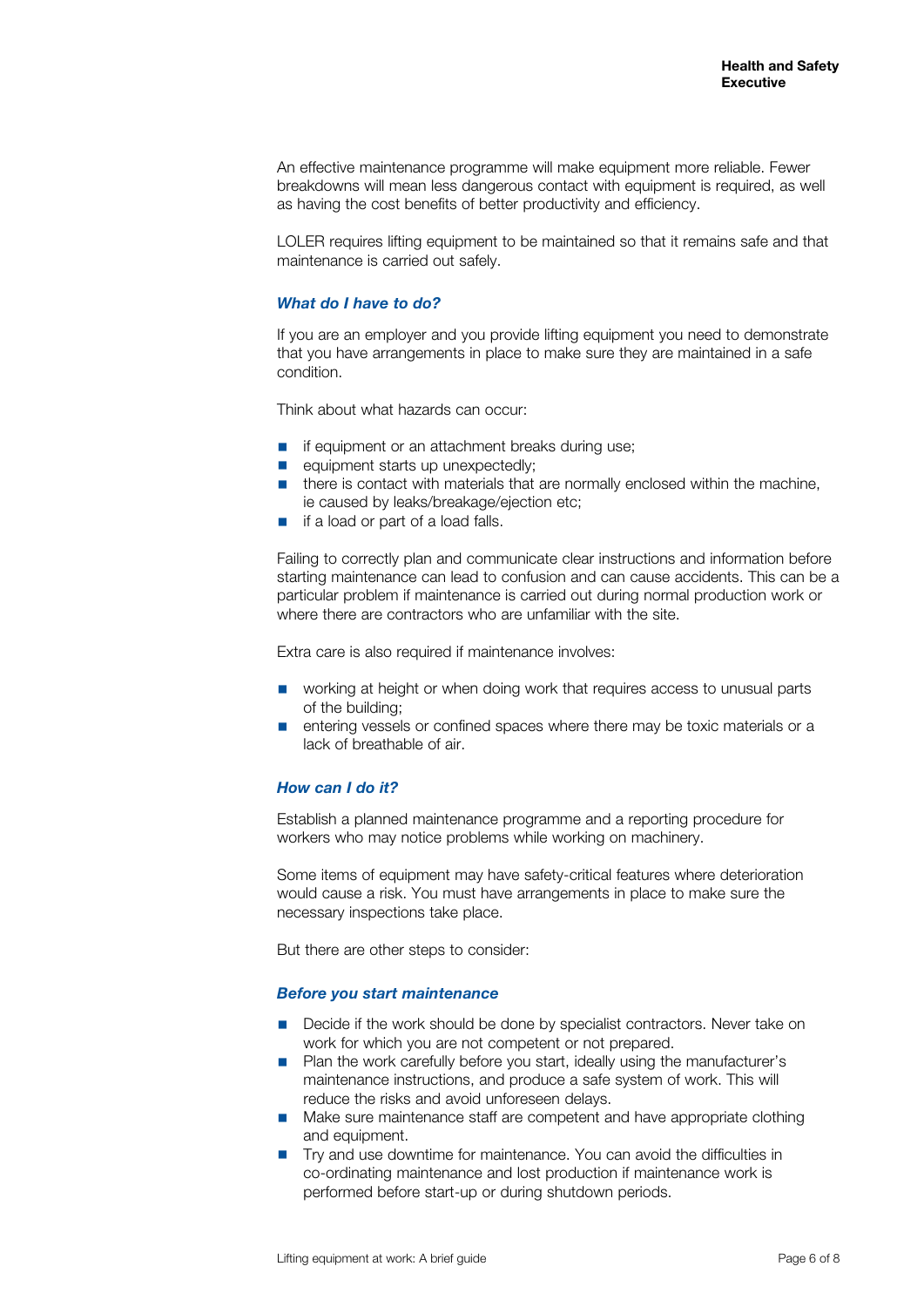#### *Safe working areas*

- You must provide safe access and a safe place of work.
- Don't just focus on the safety of maintenance workers take the necessary precautions to ensure the safety of others who may be affected by their work, eg other employees or contractors working nearby.
- Set up signs and barriers and position people at key points if they are needed to keep other people out.

## **How do the Regulations relate to other health and safety legislation?**

The requirements of the Regulations need to be considered alongside other health and safety law. For example, section 2 of the HSW Act requires all employers to ensure, so far as is reasonably practicable, the health, safety and welfare of all their employees. Similarly, the Management Regulations contain important duties which relate to the carrying out of a risk assessment to identify measures that you can take to eliminate, or reduce, the risks presented by the particular hazards in your workplace (see Further information).

Other more specific legislation, for example the Personal Protective Equipment at Work Regulations 1992, may also apply. Under these particular Regulations there may be a need to provide a safety harness for rope access work during activities such as window cleaning.

# **Further reading**

*Safe use of lifting equipment. Lifting Operations and Lifting Equipment Regulations 1998. Approved Code of Practice and guidance* L113 HSE Books 1998 ISBN 978 0 7176 1628 2 www.hse.gov.uk/pubns/books/l113.htm

*Safe use of work equipment. Provision and Use of Work Equipment Regulations 1998. Approved Code of Practice and guidance* L22 (Third edition) HSE Books 2008 ISBN 978 0 7176 6295 1 www.hse.gov.uk/pubns/books/l22.htm

*Providing and using work equipment safely: A brief guide to the law* Leaflet INDG291(rev1) HSE Books 2013 www.hse.gov.uk/pubns/indg291.htm

*Managing health and safety: Five steps to success* Leaflet INDG275 HSE Books 1998 www.hse.gov.uk/pubns/indg275.htm

*Buying new machinery: A short guide to the law and your responsibilities when buying new machinery for use at work* Leaflet INDG271(rev1) HSE Books 2011 www.hse.gov.uk/pubns/indg271.htm

*Workplace transport safety: An employers' guide* HSG136 (Second edition) HSE Books 2005 ISBN 978 0 7176 6154 1 www.hse.gov.uk/pubns/books/hsg136.htm

*Workplace transport safety: A brief guide* Leaflet INDG199(rev1) HSE Books 2013 www.hse.gov.uk/pubns/indg199.htm

*Hiring and leasing out of plant: Application of PUWER 98, regulations 26 and 27* MISC156 HSE Books 1998 www.hse.gov.uk/pubns/9204.pdf

Risk management web pages: www.hse.gov.uk/risk/